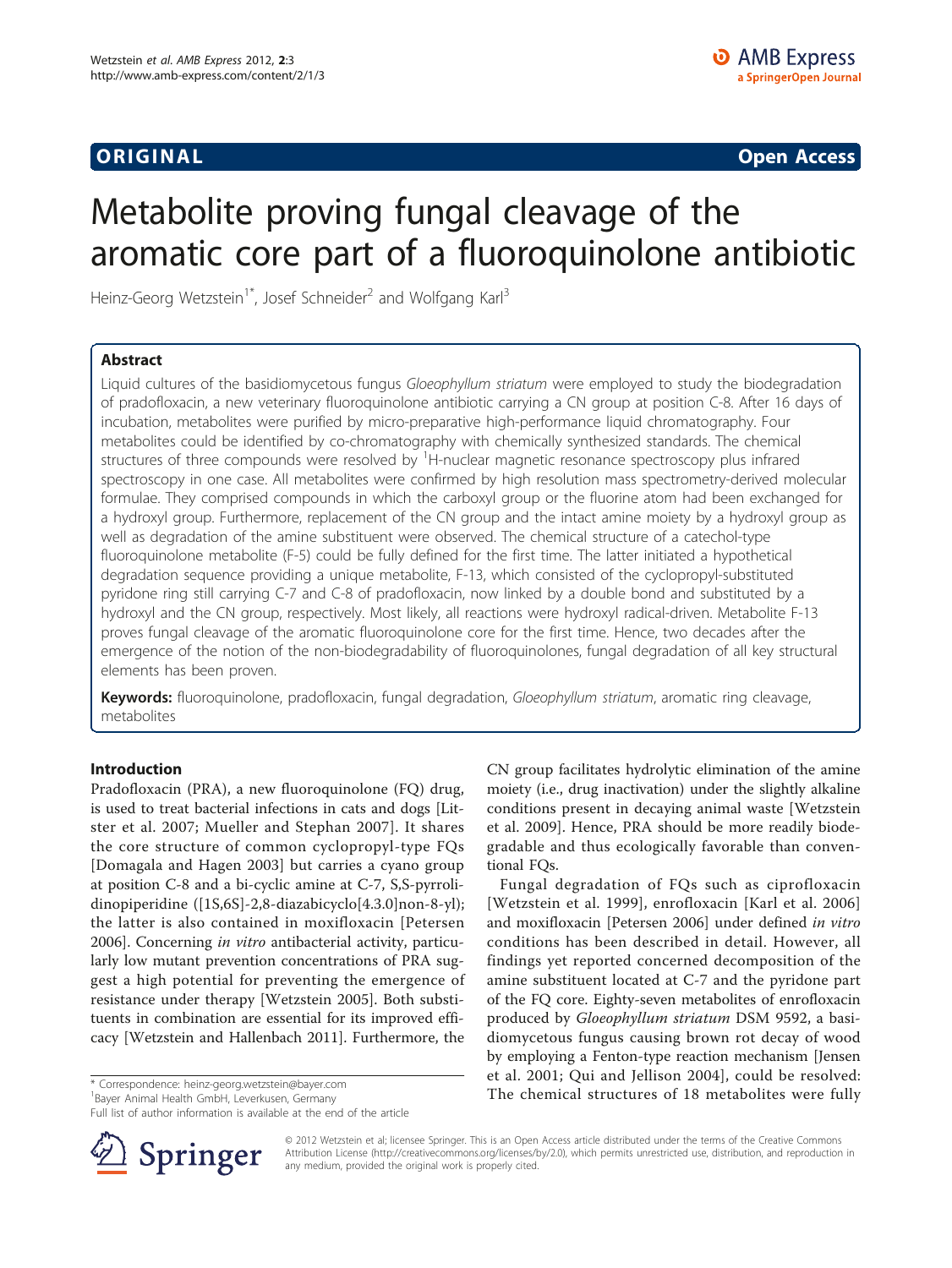elucidated, while 69 metabolites needed to be postulated based on their molecular formula, retention time and the most likely chemical context [[Karl et al. 2006\]](#page-6-0). Forty-eight additional metabolites were generated by seven taxonomically diverse Basidiomycetes indigenous to agricultural sites, including Agrocybe praecox DSM 13167 from soil [[Wetzstein et al. 2006](#page-6-0)]. Two postulated cis,cis-muconic acid-type congeners of enrofloxacin, metabolites 78 and 79 in [Karl et al. \(2006\)](#page-6-0), came closest to implying aromatic ring cleavage to have occurred. However, although chemically more stable, the latter metabolites may, alternatively, be formulated as tetrahydroxylated constitutional isomers. Hence, stringent evidence proving biodegradation of the aromatic core part of a FQ has not yet been reported. Our aim was to characterize the basic degradation scheme for PRA in G. striatum and to attempt the identification of new types of metabolites, to be expected due to the presence of the cyano group at position C-8.

# Materials and methods

# Isolation and identification of metabolites

Mycelia of G. striatum DSM 9592 were grown in a fourfold diluted malt broth, washed and then re-suspended in a defined mineral medium to give a concentration of about 2 mg dry weight per mL, as has been described previously [[Wetzstein et al. 1997](#page-6-0)]. The culture vessels, screw-capped 250-mL Duran® glass bottles, contained 30 mL of mycelial suspension but were otherwise identical with those described before. PRA was added at 27 ± 0.5 μg/mL, labeled with either 1.4 or 1.9 MBq of  $[2^{-14}C]$ PRA or [pyrrolidinopiperidine- $7-14$ °C]PRA, respectively [[Wetzstein et al. 2009\]](#page-6-0). Both compounds had a radiochemical purity of > 98%. Cultures were then incubated at room temperature in the dark.  ${}^{14}CO_2$  produced was quantified as described before [[Wetzstein et al. 1997\]](#page-6-0).

Emerging metabolites were monitored by high-performance liquid chromatography (HPLC), as described elsewhere [\[Wetzstein et al. 1997](#page-6-0)]. The former eluent system was slightly modified in that the aqueous component A contained 10 mM ammonium formate, 1% formic acid and 1% isopropanol; once again, acetonitrile served as component B. By adding B, component A was linearly decreased to 94% between 2 and 5 min, then to 85% over 9 min, to 70% over 15 min, to 50% over 5 min, and to 0% over 10 min. A shallower gradient (B) needed to be applied during co-chromatographic identification of the metabolites as well as micro-preparative purification of single metabolites from collected peak fractions. The HPLC gradient was modified as follows: By adding compound B, component A was linearly decreased to 94% over 5 min, to 88% over 10 min, to 82% over 15 min, to 75% over 15 min, and to 50% over 5 min. In order to identify metabolite F-10,

[pyrrolidinopiperidine-7-14C]PRA needed to be provided as substrate. In case of F-10, component B consisted of 10% of acetonitrile in methanol (vol/vol). The flow rate was 1 mL/min, throughout.

Mycelia were separated by centrifugation and the resulting pellets washed with 50 mL of sterile water. The combined supernatants were passed through a 0.45 μm pore-size filter, then freeze-dried and re-suspended in 2 mL of distilled water. Metabolites could be isolated from such stock solutions by micro-preparative HPLC and manual collection of the relevant gradient fractions. After checking purity by HPLC analysis, metabolites were concentrated again by freeze-drying and re-suspended appropriately for structure determination.

## Structure determination

HPLC-mass spectrometry (HPLC-MS) was performed as described previously [[Wetzstein et al. 1997](#page-6-0)]. To characterize F-10, an isocratic mobile phase was used consisting of equal volumes of 25 mM ammonium acetate in water and methanol. Proton nuclear magnetic resonance ( ${}^{1}$ H-NMR) spectra were recorded at 500 MHz in D<sub>2</sub>O containing 5% (vol/vol) of trifluoroacetic acid-d<sub>1</sub>, with acetone serving as an internal standard set at  $\delta = 2.16$ ppm [[Wetzstein et al. 1997](#page-6-0)]. High-resolution mass spectrometry (HR-MS) and determination of the molecular formula have been described by [[Karl et al. \(2006\)\]](#page-6-0). Fourier transformed infrared spectroscopy (FT-IR) specifically indicated the presence of the conjugated nitrile group in PRA by absorbance at  $2205 \text{ cm}^{-1}$ . Of metabolite F-13, a sample of about 10 μg was imbedded in a micro potassium bromide disc. This was analyzed by using a UMA 500 microscope mounted to a FTS 60A spectrometer (Bio-Rad, Krefeld, Germany).

# Results

## Metabolites of PRA formed by G. striatum

After 8 weeks,  ${}^{14}CO_2$  production from [2- ${}^{14}Cl$ PRA and [pyrrolidinopiperidine- $7-14$ C]PRA, applied at 10  $\mu$ g/mL, had reached  $34.3\% \pm 2.7\%$  and  $6.3\% \pm 1.0\%$  of the initially applied <sup>14</sup>C-label (average  $\pm$  SD for three cultures). The kinetics were almost identical to those described previously for  $[2^{-14}C]$ enrofloxacin and [piperazine-2,3- $^{14}C$ ]enrofloxacin, respectively. Hence, the data are not shown in detail, but see Figure 2 in [Wetzstein et al.](#page-6-0) [\(1997\).](#page-6-0)

HPLC analysis of 16-day-old supernatant revealed the pattern of PRA metabolites produced (Figure [1](#page-2-0)). Based on previous findings, six major metabolites were designated F-1, F-2, F-5, F-6, F-9 and F-13; F denotes a type of fungal metabolite with proven chemical structure. Their concentrations amounted to 9% (F-2), 2 to 3% (F-1, F-5), and about 1% (F-6, F-9, F-13) of the <sup>14</sup>C-label applied. Upon prolonged incubation (e.g., after 42 days),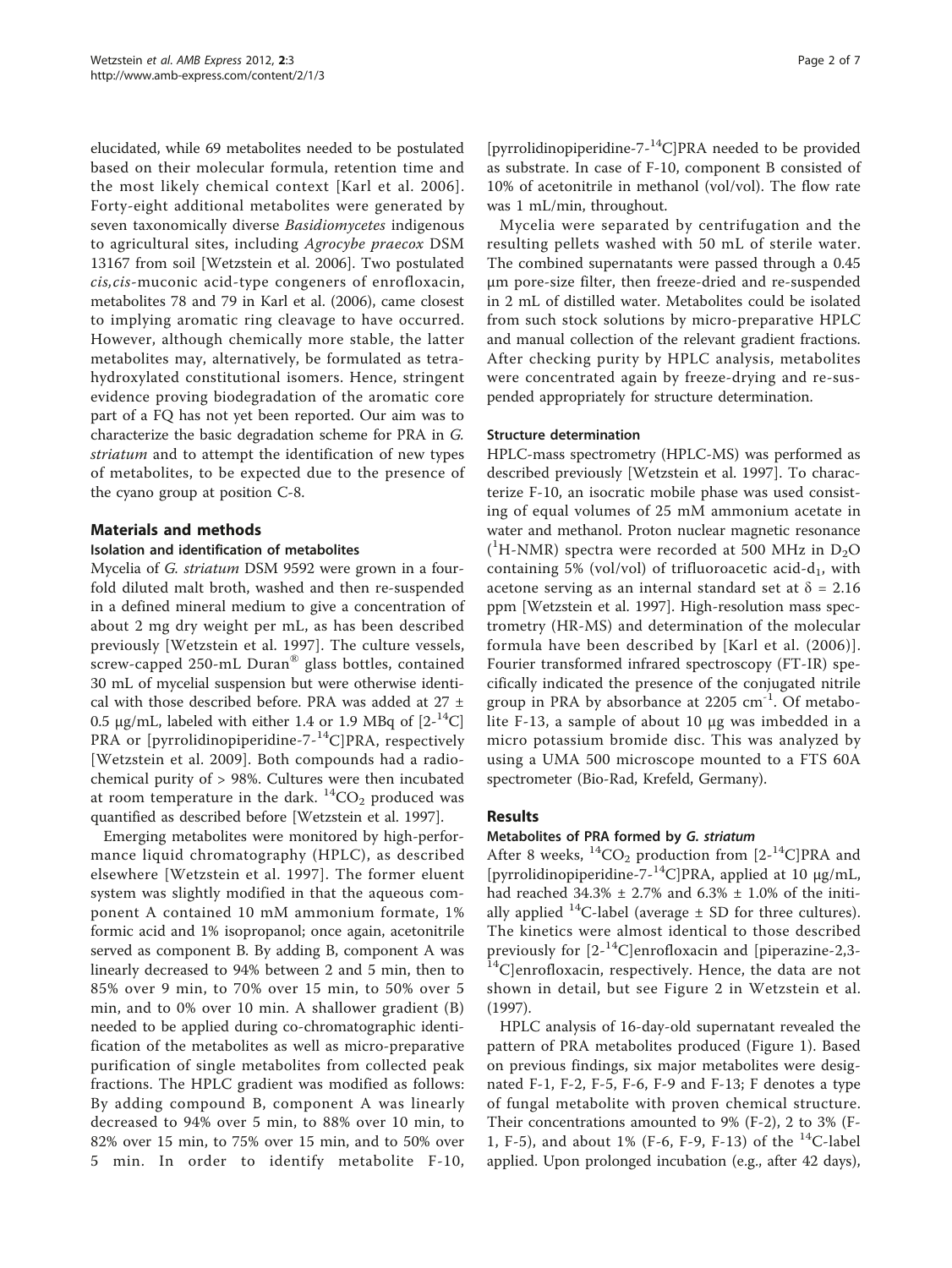<span id="page-2-0"></span>



are summarized in Table 1. Absorbance was recorded at 270 nm.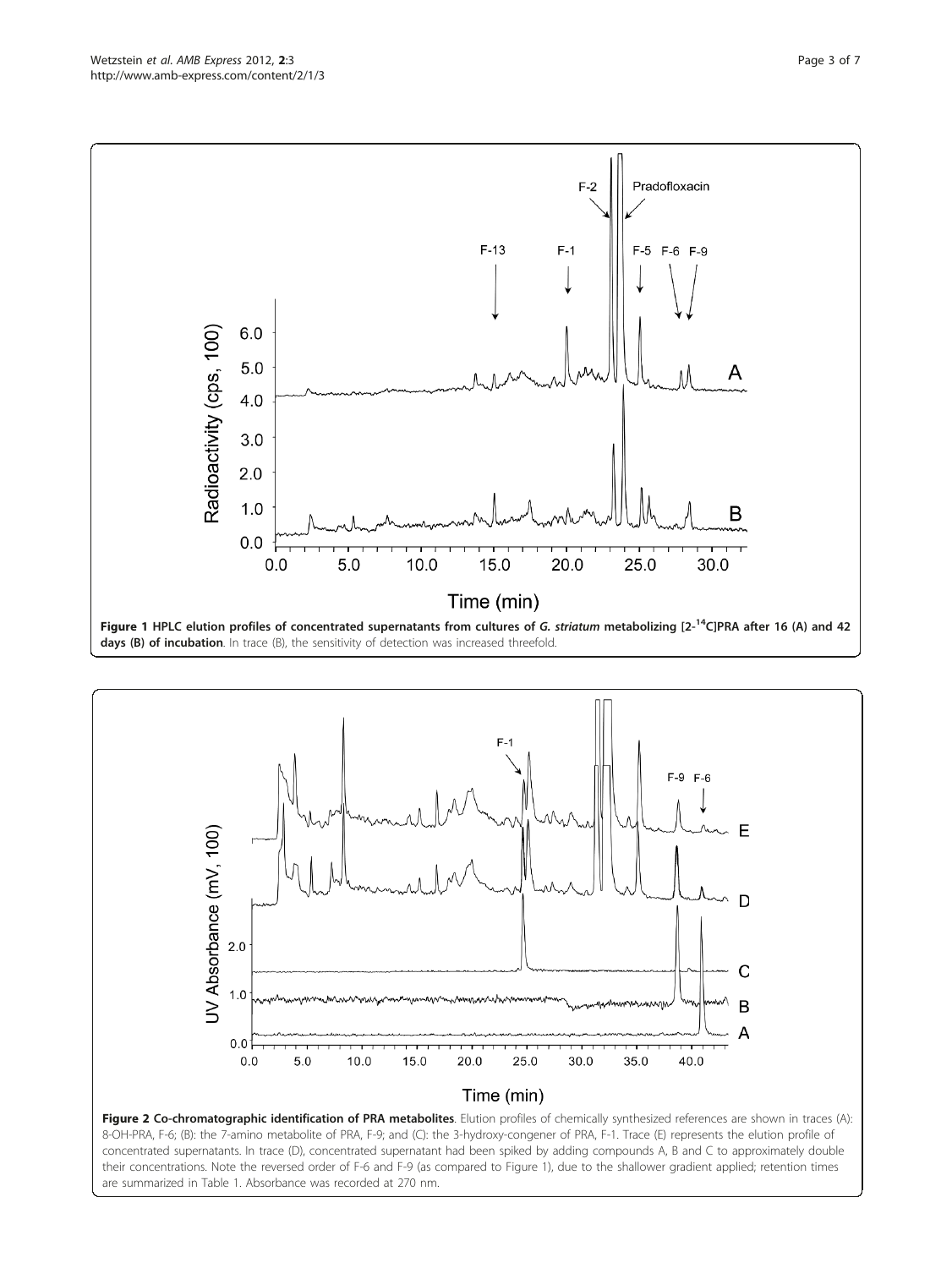<span id="page-3-0"></span>the concentrations of F-1, F-2, F-6 and F-5 (three mono and one dihydroxylated congeners, respectively; see below) declined extensively, while those of F-9 and F-13 remained essentially constant. At that point, even PRA had reached the concentration level typical of major metabolites. Hence, supernatants of four parallel cultures were harvested on day 16. The <sup>14</sup>C-label recovered in the combined supernatants amounted to 92% of the activity applied.

Chemically synthesized reference standards could be employed to identify F-1, F-6 and F-9 by co-chromatography (Figure [2](#page-2-0)). F-1 and F-6 were identical with congeners of PRA, mono-hydroxylated at C-3 or C-8, respectively. Hydroxyl radical-driven elimination of the CN group, providing metabolite F-6, is notable. F-9 indicated complete degradation of the amine moiety with the C-7 amino group remaining attached to the FQ core part (Figure 3). Following isolation of F-1, F-6 and F-9

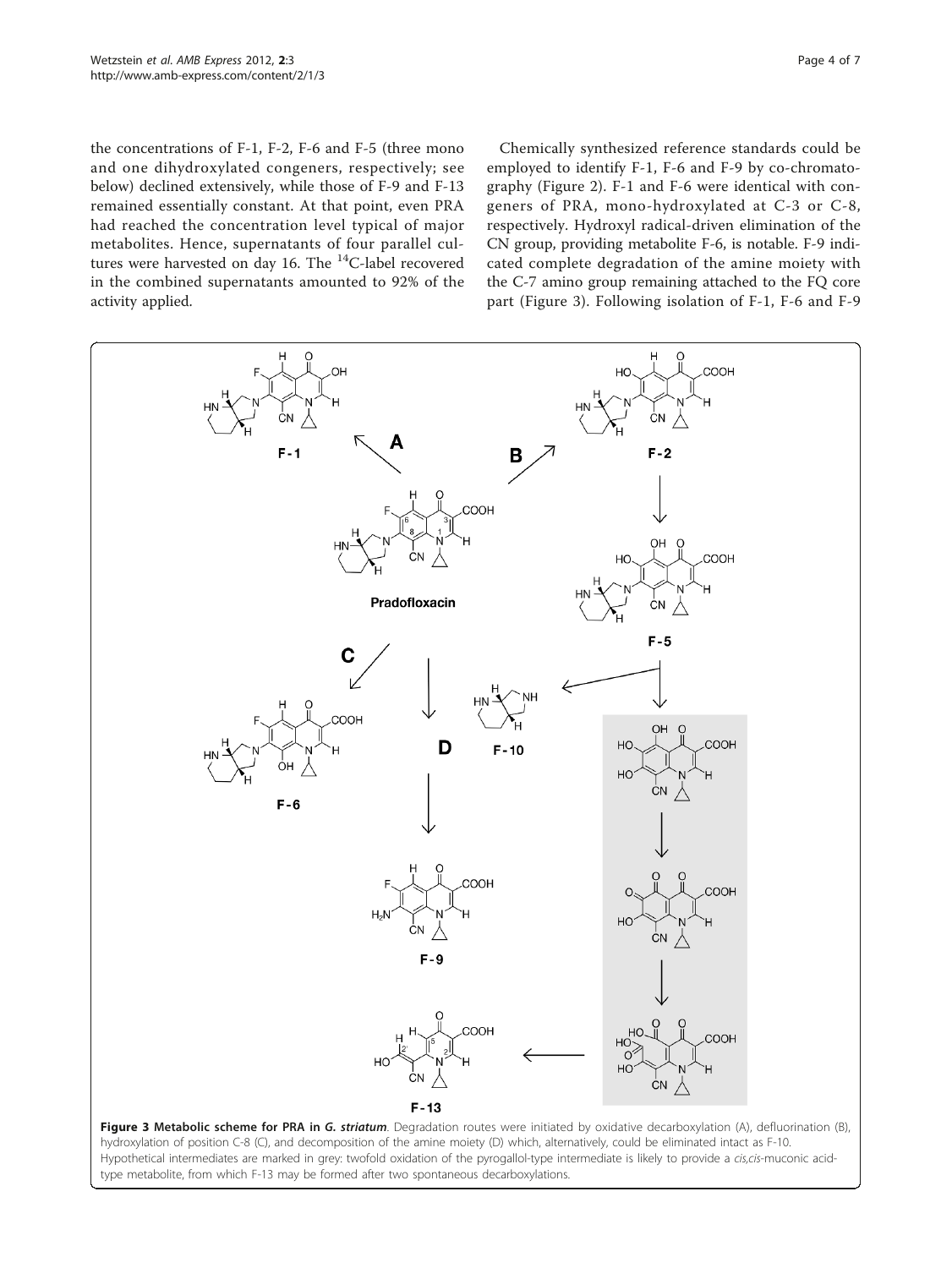Table 1 HPLC retention times, pseudomolecular ions in HPLC-MS, and characteristics of the UV absorption spectra of  $[$ <sup>14</sup>C]PRA and its metabolites

| Characteristic                 | <b>Values</b> for |                   |            |            |            |            |                    |            |
|--------------------------------|-------------------|-------------------|------------|------------|------------|------------|--------------------|------------|
|                                | <b>PRA</b>        | $F-1$             | $F-2$      | $F-5$      |            |            | $F-6$ F-9 $F-10^b$ | $F-13$     |
| Retention time (min)           |                   |                   |            |            |            |            |                    |            |
| Method A                       | 23.8              | 20.2              | 23.3       | 25.3       | 28.1       | 28.6       | $-2.4$             | 15.2       |
| Method B                       | 32.0              | 24.7              | 31.4       | 35.2       | 41.0       | 38.7       | $-2.4$             | 16.8       |
| Pseudomolecular ion            |                   |                   |            |            |            |            |                    |            |
| $[M+H]^{+}$ $(m/z)^{a}$        | 397               | 369               | 395        | 411        | 388        | 288        | 127                | 247        |
| UV absorption (nm)             |                   |                   |            |            |            |            |                    |            |
| $\lambda_{\text{max}}$ (major) | 288               | 250               | 288        | 298        | 242        | 272        |                    | 280        |
| $\lambda_{\text{max}}$ (minor) | 364<br>248        | 278<br>362<br>374 | 376<br>392 | 260<br>374 | 298<br>330 | 328<br>350 |                    | 320<br>362 |
| Shoulder                       | 374<br>340        |                   | 260        |            |            |            |                    |            |

a  $[M+H]^+$  was accompanied by  $[M+2+H]^+$ , resulting from the  $^{14}$ C-label; b Data obtained in an experiment with [pyrrolidinopiperidine- $7^{-14}$ C]PRA

by micro-preparative HPLC, their structures were confirmed by HR-MS-derived molecular formulae and <sup>1</sup>H-NMR analysis as well (not shown). Molecular weights, retention times and characteristics of the absorption spectra of all metabolites are compiled in Table 1.

Due to their instability, no reference compounds were available of F-2 and F-5. However, the NMR spectrum of F-2 showed two singlets (Table 2): one, assigned to the proton at position C-5 ( $\delta$  = 7.64 ppm), proved the absence of fluorine, while the other was due to the proton at C-2. The molecular weight, reduced by two atomic mass units (Table 1), was consistent with a replacement of fluorine by a hydroxyl group. For F-5, only one singlet was observed in the aromatic region of the NMR spectrum (Table 2): this was to be assigned to the proton at C-2. An increase in the molecular weight of 14 (Table 1), implying the replacement of fluorine by a hydroxyl group and the addition of one oxygen atom

Table 2 <sup>1</sup>H-NMR characteristics of the aromatic protons of PRA and metabolites produced by G. striatum

|          |              | Chemical       | Coupling           |
|----------|--------------|----------------|--------------------|
| Compound | H assignment | shift $\delta$ | constant $J_{H,F}$ |
|          |              | (ppm)          | (Hz)               |
| PRA      | $H-2$        | 8.92           |                    |
|          | $H-5$        | 7.87           | 14.5               |
| $F-1$    | $H-2$        | 8.41           |                    |
|          | $H-5$        | 7.96           | 14.8               |
| $F-2$    | $H-2$        | 9.06           |                    |
|          | $H-5$        | 7.64           |                    |
| $F-5$    | $H-2$        | 8.81           |                    |
| $F-13$   | $H-2$        | 8.80           |                    |
|          | $H-5$        | 7.08           |                    |
|          | $H-2'$       | 8.81           |                    |

at position C-5, implicated the catechol-type congener F-5 (Figure [3](#page-3-0)). The identity of F-2 and F-5 was confirmed on the basis of their molecular formulae determined by HR-MS (data not shown).

Identification of metabolite F-13, 6-[(E/Z)-1-cyano-2 hydroxyethenyl]-1-cyclopropyl-4-oxo-1,4-dihydro-3-pyridinecarboxylic acid (Figure [3\)](#page-3-0), was based on (i) its exact mass,  $[M+H]^{+} = 247.0719$ , equating to the molecular formula  $C_{12}H_{10}N_2O_4$ ; (ii) three singlets in the aromatic region of the NMR spectrum, assigned to H-5, H-2 and H-2' (Table 2); (iii) NMR signals of all protons of the cyclopropyl moiety (data not shown); and (iv) specific peaks of absorbance of the CN group at 2189 and 2218  $cm^{-1}$  in the FT-IR spectrum. However, whether the hydroxyl group at C-2' was located in cis or trans position to the CN group remains to be elucidated.

The application of [pyrrolidinopiperdine-7-14C]PRA as substrate to be degraded facilitated the identification of a seventh major metabolite, F-10, the intact pyrrolidinopiperidine substituent. Its characterization proceeded exactly as has been described for the piperazine residue of enrofloxacin; see Figure 4C in [Wetzstein et](#page-6-0) [al. \(1997\).](#page-6-0) F-10 was identified by co-chromatography, employing a chemically synthesized standard (not depicted), and confirmed by determination of its molecular weight (Table 1).

It should be mentioned that the quantities of six additional metabolites of PRA were too small to permit comprehensive structure elucidation. Retention times and HR-MS analysis-based molecular formulae suggested the presence of (i) one additional congener each of PRA and F-1, most likely carrying a mono and a dihydroxylated amine substituent; (ii) F-2, to which one oxygen atom had been added but water eliminated; and (iii) F-9, in which fluorine was replaced by a hydroxyl group; a labile ortho-aminophenol-type metabolite resembling key metabolite 77 of enrofloxacin (see Figure 5 in [Karl et al. \[2006\]](#page-6-0)).

# **Discussion**

The basic metabolic pathway of PRA, a new veterinary FQ antibacterial drug, in the brown rot fungus G. striatum was similar to schemes established for other FOs such as enrofloxacin, ciprofloxacin and moxifloxacin. Hydroxylated primary metabolites of PRA, each representing a different class of compounds (Figure [3](#page-3-0)), were generated by hydroxyl radical-based decarboxylation (F-1), defluorination (F-2) and elimination of CN (F-6). The definitive identification of a catechol-type FQ congener, compound F-5, carrying one hydroxyl group each at C-5 and C-6, is described here for the first time. This was facilitated by the CN substituent blocking C-8, in contrast to F-5 of enrofloxacin [\[Wetzstein et al. 1997](#page-6-0)] or ciprofloxacin [[Wetzstein et al. 1999](#page-6-0)], for which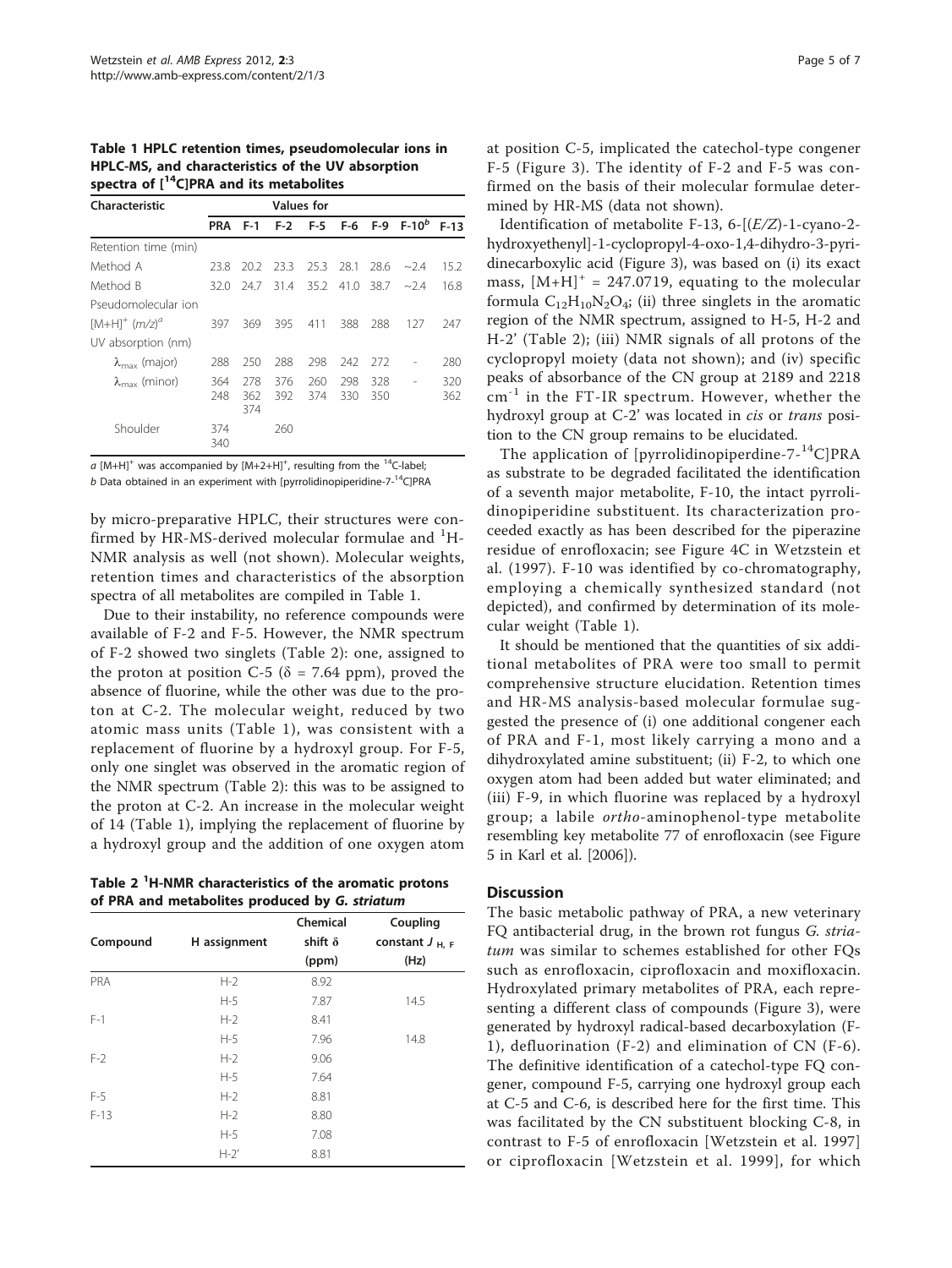hydroxylation of position C-5 was indistinguishable from hydroxylation of C-8. Degradation of the amine substituent is represented by F-9.

The identification of metabolite F-13, consisting of the cyclopropyl-substituted pyridone part and C-atoms 7 and 8 of PRA, now linked by a double bond and carrying a hydroxyl and the CN group, respectively, proved fungal cleavage of the aromatic FQ core for the first time. The presence of a conjugated CN group was verified by IR-spectroscopy. Being part of a mesomeric system, the CN group is likely to have stabilized metabolite F-13 sufficiently as to permit its isolation and structure elucidation. The most likely intermediates, connecting F-5 with F-13 (Figure [3\)](#page-3-0), imply: (i) hydroxyl radicalbased elimination of the intact amine moiety (F-10), a reaction already observed for enrofloxacin and ciprofloxacin [\[Wetzstein et al. 1997](#page-6-0); [1999\]](#page-6-0); (ii) twofold oxidation of the resulting pyrogallol-type intermediate and the formation of a *cis,cis-muconic* acid-type analog; and (iii) spontaneous twofold decarboxylation, finally providing F-13. Metabolite F-13 adds a unique type of compound to the plethora of 137 known metabolites of enrofloxacin (including the ethylpiperazine residue and  $CO<sub>2</sub>$ ) produced by basidiomycetous fungi [[Karl et al. 2006](#page-6-0); [Wetzstein et al. 2006](#page-6-0)].

Six major metabolites of enrofloxacin and, in particular, 8-OH-PRA (F-6) have been shown to essentially have lost antibacterial activity [[Wetzstein et al. 2009](#page-6-0); [Wetzstein and Hallenbach 2011\]](#page-6-0). Most recent observations suggest that minimum inhibitory concentrations of 8-OH-PRA may have been slightly (less than twofold) overestimated, due to its instability at 37°C, resulting in a half-life of about 2 days (Wetzstein H-G, unpublished data). Regardless, FQ residues such as those described herein appear to be unlikely to pose a significant risk due to selection of resistance in agricultural soils [\[Wetz](#page-6-0)[stein et al. 2009; Baquero et al. 2011\]](#page-6-0).

Recently, metabolites of norfloxacin hydroxylated at position C-6 and C-8 have been reported to be formed by Microbacterium spp. isolated from wastewater [[Kim](#page-6-0) [et al. 2011](#page-6-0)]. Moreover, from 8-OH-norfloxacin, C-8 may be eliminated by Candida palmioleophila LA-1 [[Kim et](#page-6-0) [al., Abstr 111th Annu Gen Meet Am Soc Microbiol,](#page-6-0) [abstr. Q-2943, 2011\]](#page-6-0). The corresponding metabolite should be indicative of a mechanism of aromatic ring cleavage different from that believed to be observed in this study.

Metabolic inactivation of FQs in mammals predominantly comprises glucuronidation of the carboxyl group and sulfation of an appropriate secondary amine function, if present in the amine substituent. Furthermore, N-4'-dealkylation, formylation and oxide formation as well as partial degradation of the C-7 amine substituent have been observed. However, core-hydroxylated

metabolites were not reported, as reviewed by [[Dalhoff](#page-6-0) [and Bergan \(1998\)\]](#page-6-0). Another major mechanism of FQ inactivation is N-4'-acetylation, in case of enrofloxacin following N-4'-deethylation, as catalyzed by the Zygomycete Mucor ramannianus [[Parshikov et al. 2000](#page-6-0)]. For G. striatum, only O-acetylated congeners have been observed, exemplified by metabolites 13 and 62 described by [\[Karl et al. \(2006\)\]](#page-6-0). Chemically synthesized N-acetyl-PRA provides for MICs similar to those of 8- OH-PRA (Wetzstein H-G, unpublished observation). However, it is unknown, whether PRA could serve as a substrate for the bacterial enzymes yet described.

Most notable, acetylation of the piperazine residue of ciprofloxacin or norfloxacin by environmental strains of Mycobacterium [\[Adjei et al. 2006a, b\]](#page-6-0) has not yet been found in clinical strains. Furthermore, a FQ-resistant strain of E. coli, isolated from sewage sludge, contained the aminoglycoside transacetylase gene aac(6')-Ib-cr and was capable of modifying ciprofloxacin by acetylation [[Jung et al. 2009](#page-6-0)]. This activity was first observed to be a plasmid-encoded FQ-resistance factor in Gram-negative species [[Robicsek et al. 2006\]](#page-6-0). N-acetylation as well as N-oxide formation [\[Parshikov et al. 2000](#page-6-0); [Karl et al.](#page-6-0) [2006\]](#page-6-0) eliminates the positive charge of the amine residue, present at physiological pH. The resulting FQ congener is negatively charged, thus drug accumulation into the cytoplasm may be restricted or even prevented.

Strangely enough, the apparently complex degradation scheme described for enrofloxacin [[Karl et al. 2006](#page-6-0); [Wetzstein et al. 2006\]](#page-6-0) has to be considered a relatively simple example, compared to degradation patterns to be expected for PRA, moxifloxacin and any other FQ with a more complex amine substituent. Giving rise to the variety of constitutional isomers, the number of discernible H-atoms in the amine moiety, potentially to be replaced by a hydroxyl group, amounts to four for enrofloxacin, but already to twelve for the pyrrolidinopiperidine residue of PRA; this structural feature extends to metabolites carrying a combination of a hydroxyl and a keto group or even a cleaved amine moiety. Hence, definitive structure elucidation of such metabolites would have to be based on isolated compounds and required a formidable analytical effort.

In independent studies assessing the chemical degradation of enrofloxacin, ciprofloxacin or other FQs, cleavage of the aromatic core could not yet be proved either, if based on metabolite identification. Work on ciprofloxacin confirmed several key metabolites observed with G. striatum: (i) F-1, F-2, F-6 and F-9 in a membrane anodic Fenton-type system ([[Xiao et al.](#page-6-0) [\[2010\]\]](#page-6-0); see also references 19, 22 and 25, therein); (ii) isatin and anthranilic acid-type metabolites formed during ozonation [\[Dewitte et al. 2008\]](#page-6-0); and (iii) metabolites indicating degradation of the amine substituent by